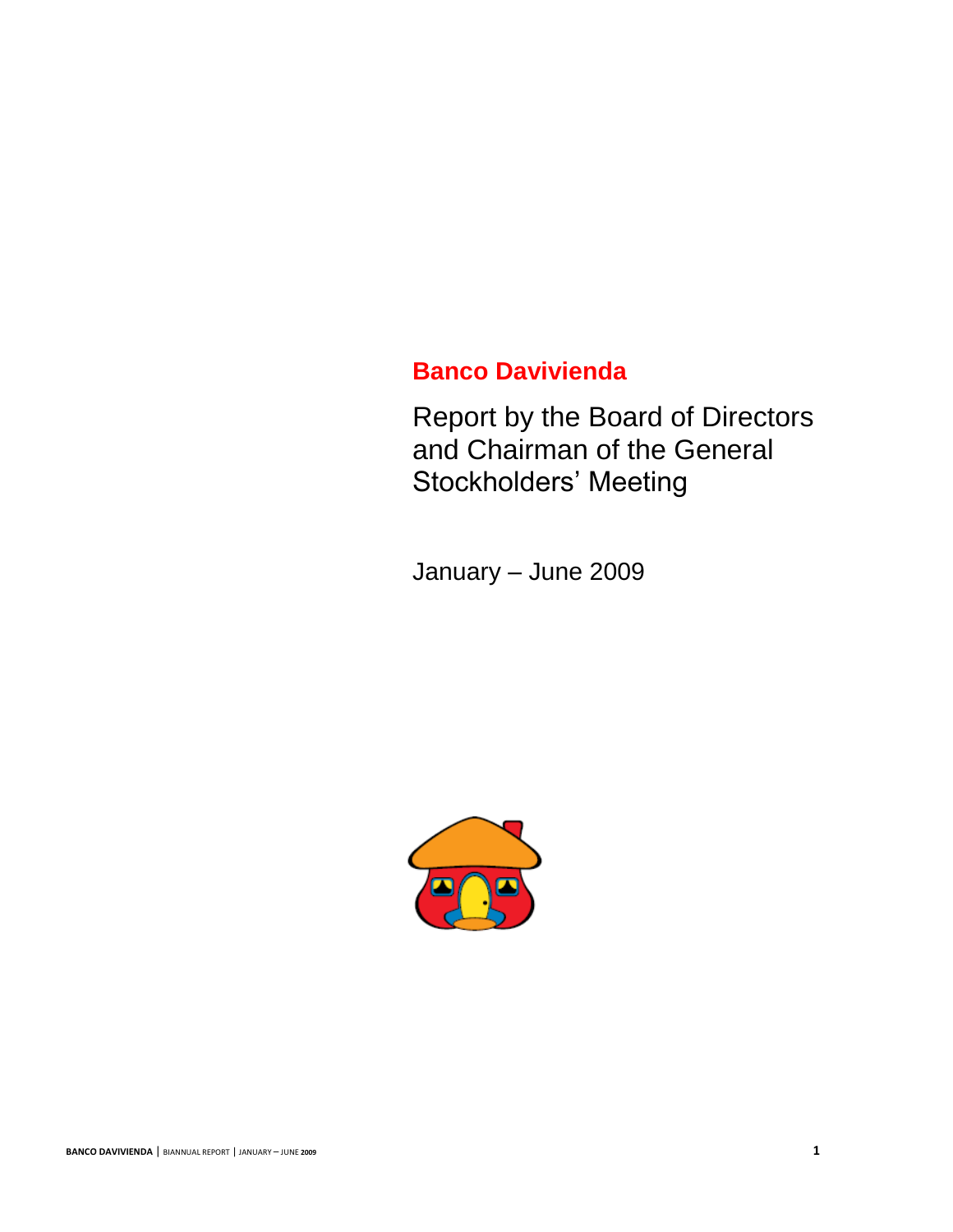# **Board of Directors**

Principals

Carlos Guillermo Arango Uribe Javier Suarez Esparragoza Alvaro Pelaez Arango Gabriel Humberto Zarate Sanchez Mark Alloway

**Alternates** 

Alvaro Carvajal Bonnet David Peña Rey Federico Salazar Mejia Enrique Florez Camacho Lakshmi Shyam Sunder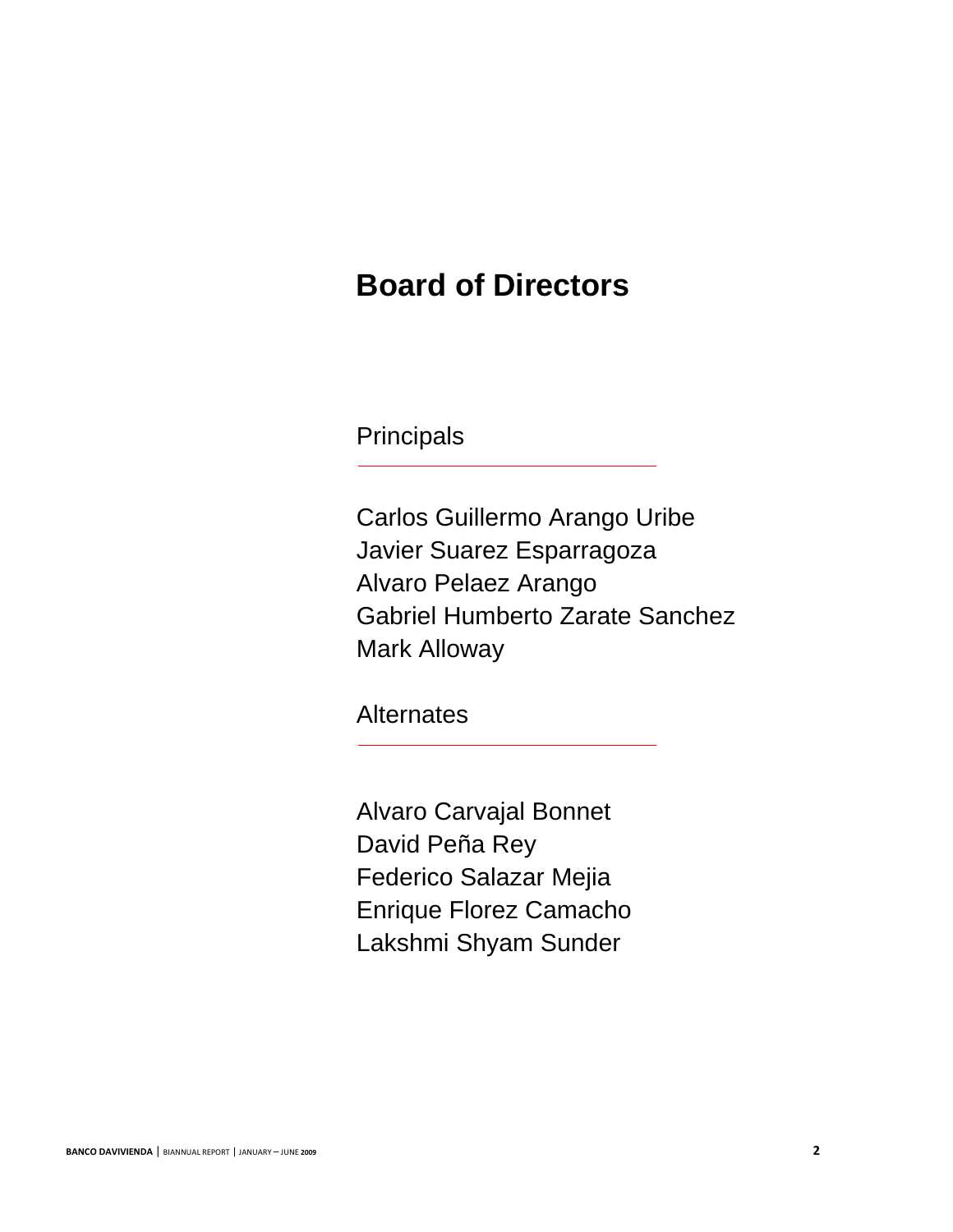# General Information June 2009

| <b>BRC Colombia Rating</b>      |           | AAA             |
|---------------------------------|-----------|-----------------|
| Number of customers             | 4.3       | million         |
| Number of offices               | 532       |                 |
| Number of own ATMs              | 1,331     |                 |
| Number of employees             | 9,256     |                 |
| Number of credit cards          | 1.31      | million         |
| Number of debit cards           | 2.64      | million         |
| Assets                          | \$22.3    | trillion        |
| Borrowings from public          |           | \$15.2 trillion |
| Solvency ratio                  | 12.74%    |                 |
| Net profit for six-month period | \$224,266 | million         |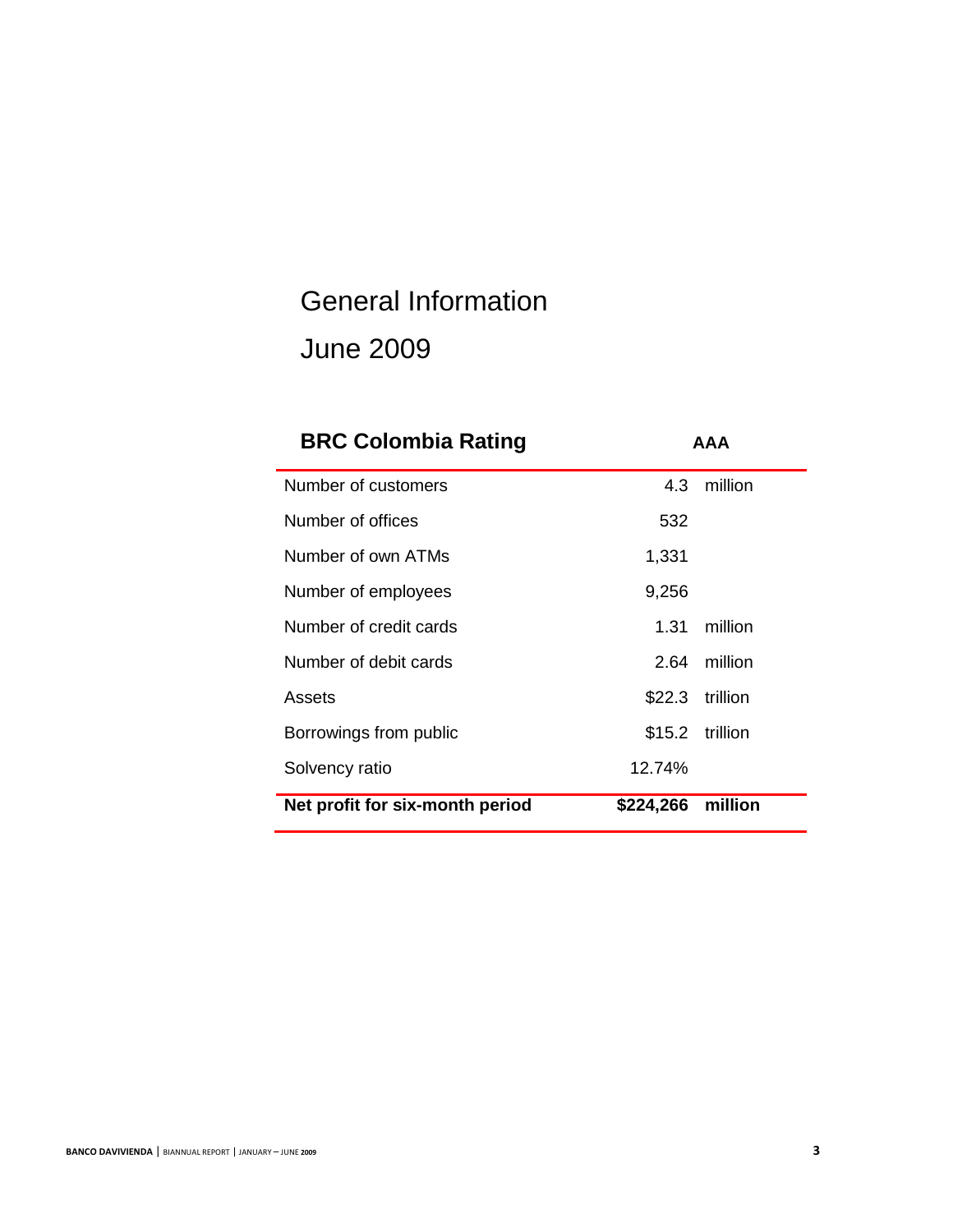# **Report to the Board of Directors and the President to the General Stockholders' Meeting**

January – June 2009

Messrs. Stockholders:

It is a pleasure for me to present the report of activities of Banco Davivienda as of June 2009.

The first half of the year was characterized by deep changes in the tendencies of the economy and international markets, mainly in developed countries and particularly in their banking sectors, facing one of the most critical situations of the global economy since the 30s.

The growth forecasts for most of the developed economies are negative for the rest of 2009 and a slow recovery is only expected as of the end of this year and the beginning of 2010. The crisis has required intervention and support programs by governments and multinational financial institutions, which objective is to reactivate the economies through the support to the most affected productive sectors incentives to consumption and mobilization of loans to individuals and companies.

Colombia has handled the effects of this crisis in a satisfactory manner thanks to an adequate macroeconomic management by the Central Bank and the National Government, and to a strong financial system capable of accompanying the economic development of our country. An example of this is that no restriction has been imposed on the availability of credit resources to the various economic sectors, or to families.

The first half of the year was characterized both by the reduction of interest rates by the Central Bank and by a moderate inflation, which was reflected in a higher return of the system´s investment portfolio.

On the other hand, the interest rate subsidy granted by the Government since the month of April for the purchase of new homes of up to 335 minimum legal wages in effect has permitted the reactivation of mortgage loan disbursements for low and medium income families.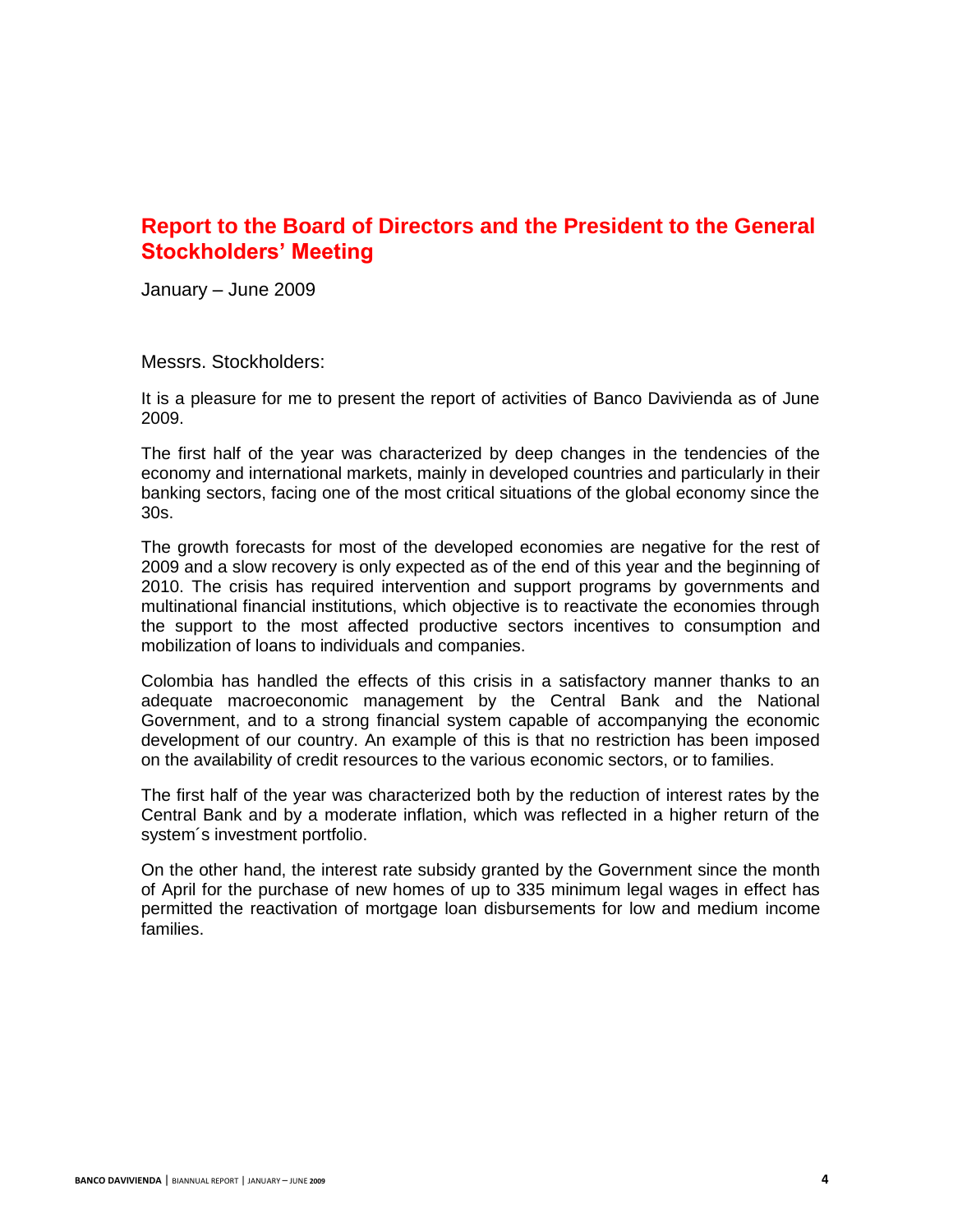# **Macroeconomic environment**

In tune with the international economic evolution, the Colombian economy has shown real negative growth during the last quarter of 2008 and the first quarter of this year. Figures available for the months of April and May do not permit to disregard that the contraction has extended to the second quarter of this year. To the three causes for the negative growth that we identified in the previous report (restrictive monetary policy that was carried out since the middle of 2006 up to 2008, the effect of inflationary pressures on consumption and the weakening of the world's demand) are added to the drop in trust by homes, which has weakened the demand for durable goods, and the growing unemployment levels.

Notwithstanding the foregoing, the outlook for the second half of the year are encouraging. First of all, The Central Bank has reduced considerably its intervention rate, which went from 10% in November 2008 to 4.5% last June, which has brought about the reduction of active rates and the break in the negative tendency of loan drawdown evolution. On the other hand, inflation levels have reduced significantly, which increases the purchasing power of salaries. Finally, commodity prices have started to react as a result of the recovery of some economies such as those of China and Brazil.

# **GDP**

According to figures by the DANE (National Administrative Department of Statistics), the Colombian economy dropped to a rate of 1% annually in the last quarter of 2008 and to 0.06 in the first quarter of this year. These negative variations respond mainly to the performance by the manufacturing industry which decreased at a rate of 7.9% in the first quarter of the year and to the retail trade sector that showed a reduction of 2.7% in the same period. Another sector with negative growth was transportation, with a reduction of 2%. The best results occurred in the mining and quarrying sector, with a growth of 10.6%, and the financial establishments, insurance, real estate and service to business sectors, with an increase of 4.7%, in respect to the same period of the previous year.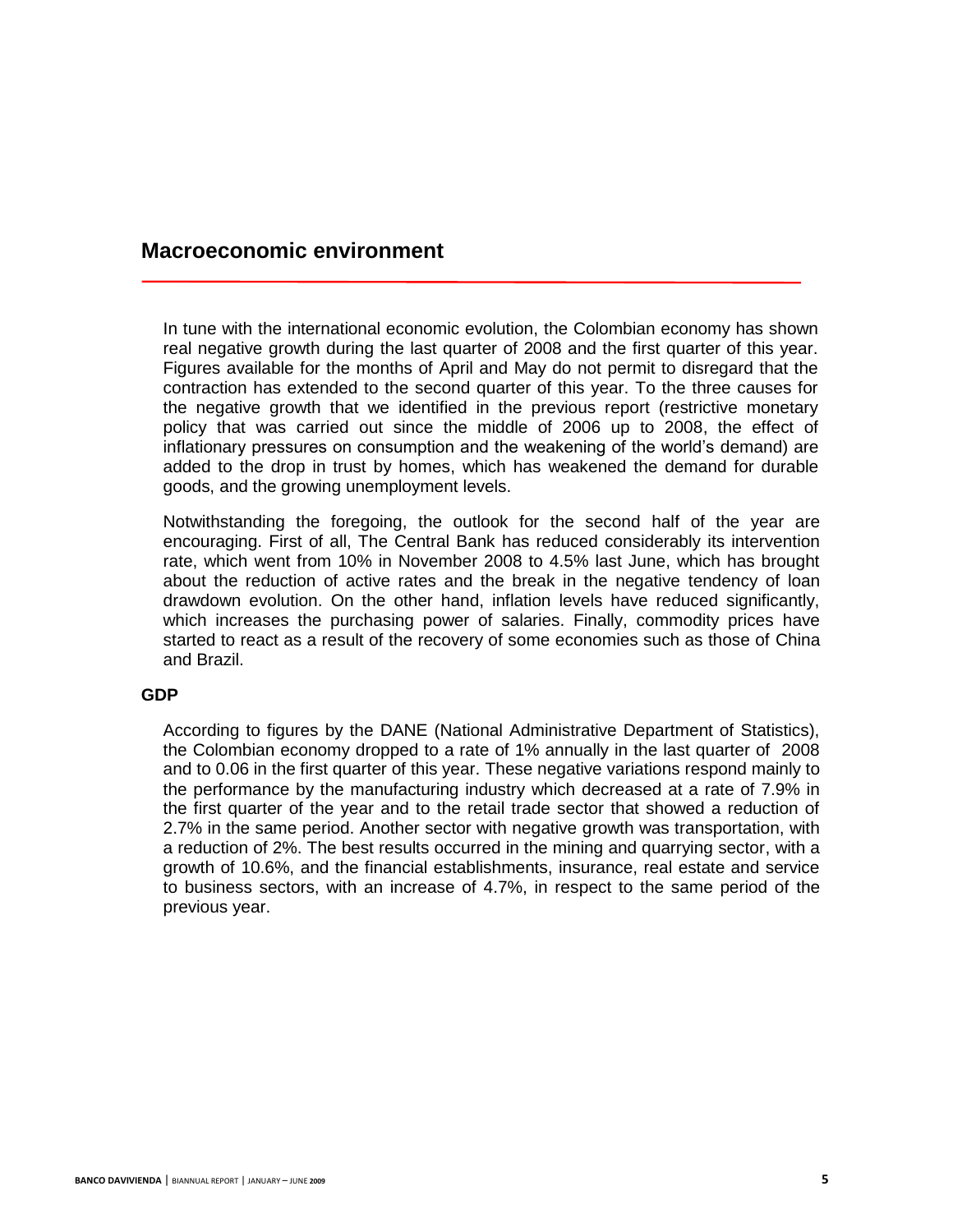



In respect to expenses, the items with highest slowdown in the past year corresponds to investment.

# **Inflation**

As of last June the annual variation of the consumer price index was 3.81%, significantly lower than the 7.67% obtained as of December 2008. This major deflation is the result, mainly, of the favorable evolution of food prices, particularly root and garden vegetables, which have permitted a reduction in annual inflation of food prices that went from growing 13.17% in December 2008 to just 2.81% in June 2009. Another of the items of the CPI that shows a favorable behavior is transportation, thanks to the stability in internal gas prices. Finally, the reduction in home consumption and investment levels has mitigated the pressure on price adjustment in the economy.



ANNUAL INFLATION 2008 – 2009 (PERCENTAGES)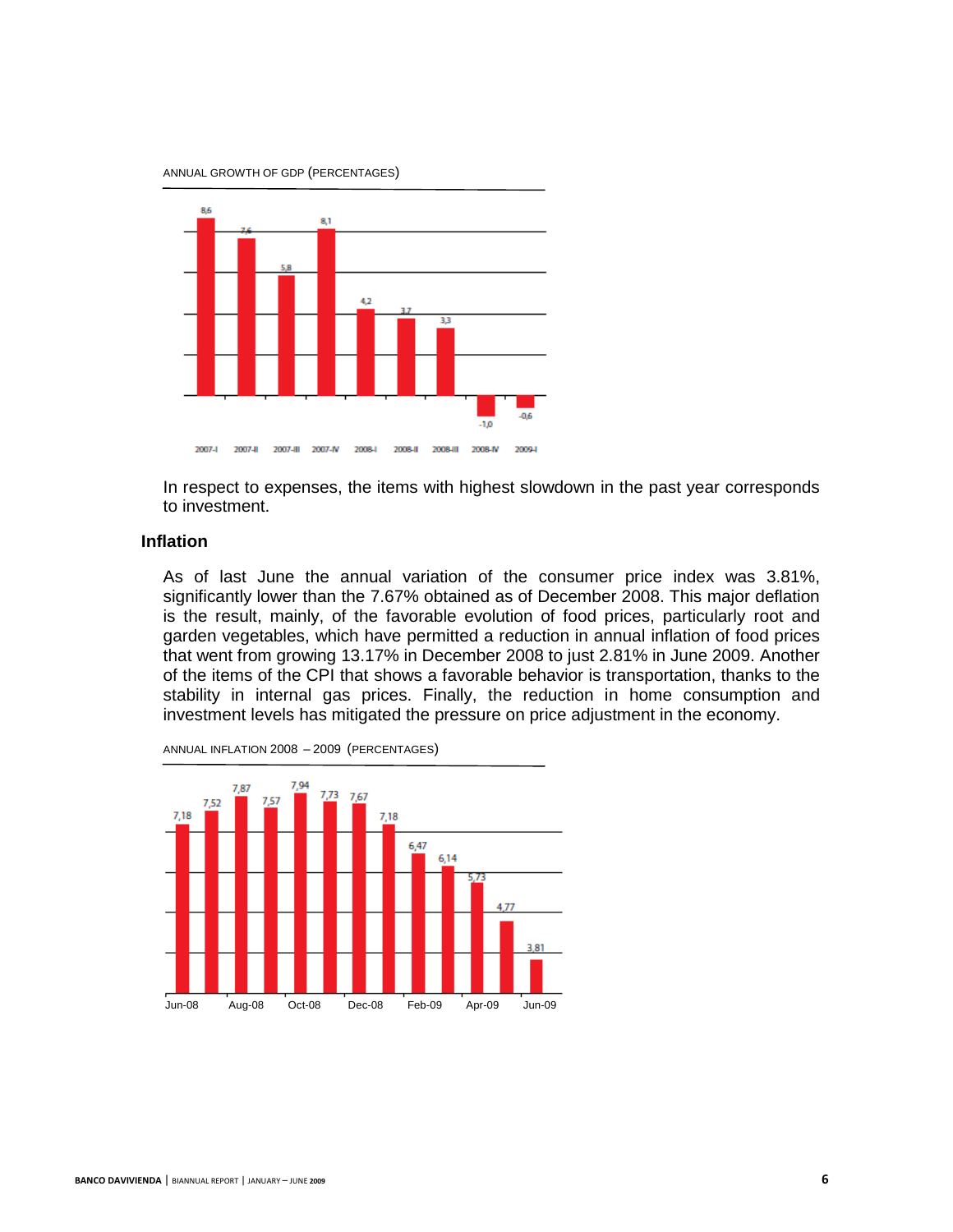According to the recent evolution of inflation, and notwithstanding that an acceleration of it is anticipated in the second half of the year, there is a high probability that the consumer price growth will below the target range set by the Central Bank for 2009.

#### **Labor market**

As a result of the economy's recession process of the past few months, the unemployment levels have increased. As of May, the total national unemployment rate rose to 11.65% and for the 13 most important cities it reached 12.45%. These figures are significantly higher than 10.83% and 11.7% respectively, a year ago. Notwithstanding that a slight upward trend in the growth of the economy is expected for the second half of 2009, it is very likely that the generation of employment will not occur in the same proportion, because of the efforts by companies to improve their performance indicators through productivity increases.

#### **Exchange rates**

The market's representative exchange rate at the closing of June was \$2,158 per U.S. dollar, representing a devaluation of 12.2% annually. However, the mentioned rate is 16% lower than the one in effect at the beginning of April and lower than the rate of \$2,246 per dollar at the beginning of the year.

This revaluation process of the peso is the result of several factors. On the one part, there has been a better international environment that has favored the return of capital towards emerging countries. On the other hand, as a result of the increase in the fiscal deficit that is taking place as a consequence of the fall in tax revenues, the Government has increased its foreign debt levels, which has implied a significant entry of foreign currency to take care of expenses in local currency. Finally, in the past few months there has been an increase in commodity prices, especially oil, which has compensated the devaluation pressures of the end of 2008 and beginning of this year.



ANNUAL YEAR TO DATE DEVALUATION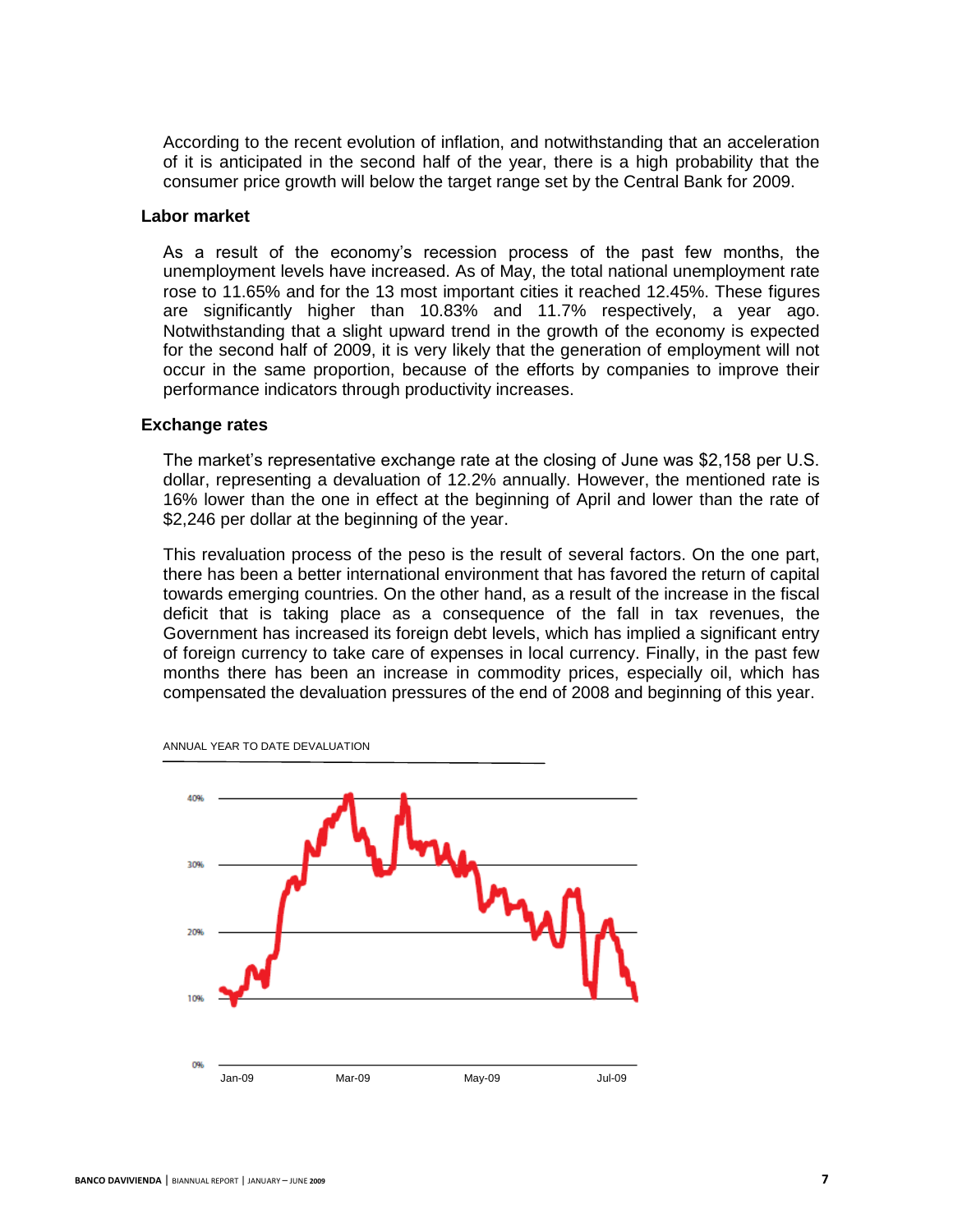#### **Foreign trade**

As a result of the drop in commodity prices in the first few months of this year as compared to the same period last year, the country's export dynamics shows a considerable deterioration. In fact, in the first three months of the year sales abroad dropped 13.2% in respect to the same period last year. Export reduction is more drastic for traditional goods, especially oil, that shows a reduction of 21%. Exports of nontraditional products, in turn, had a 4.2% reduction.

As a consequence of the reduction in prices internationally and the drop in internal demand, during the first four months of the year total imports of goods experienced a reduction of 13.3%. This drop is explained mainly, by the reduction of purchases of durable goods, with a contraction of 18.7% and by the drop in raw material purchases for the industry (-24.9%).

# **Financial sector first half 2009**

#### **Balance sheet**

As of June 2009, the amount of assets of the group of credit institutions showed a variation of 15.5% in respect to the same period of the previous year, reaching a balance of \$224.7 trillion. The investment portfolio totaled \$45.3 trillion, higher by \$20 trillion than in the same period of last year. The liabilities were \$195.9 trillion, reaching a growth of 14.4% in the past 12 months.

#### **Loan portfolio**

The loan portfolio continues to grow, mainly commercial and microcredits.

| <b>Loan Portfolio</b>                            |                             |         |         |       |           |
|--------------------------------------------------|-----------------------------|---------|---------|-------|-----------|
| <b>Credit Establishments</b>                     |                             | June 08 | June 09 |       | Growth    |
| Figures in trillion pesos                        | <b>Portfolio</b>            | Value   | Value   | Value | Variation |
|                                                  | Commercial                  | 72.7    | 84.0    | 11.3  | 16%       |
|                                                  | Consumer                    | 36.7    | 37.7    | 1.0   | 3%        |
|                                                  | Microcredit                 | 2.2     | 3.5     | 1.3   | 59%       |
|                                                  | Mortgage                    | 9.5     | 9.8     | 0.3   | 3%        |
|                                                  | Provisions                  | 5.5     | 7.1     | 1.6   | 29%       |
|                                                  | <b>Net Portfolio</b>        | 115.5   | 127.8   | 12.3  | 11%       |
|                                                  | Mortgage & Securitized      | 12.9    | 14.6    | 1.7   | 13%       |
| Source: Financial Superintendence<br>Of Colombia | Net Portfolio + Securitized | 118.9   | 132.6   | 13.7  | 12%       |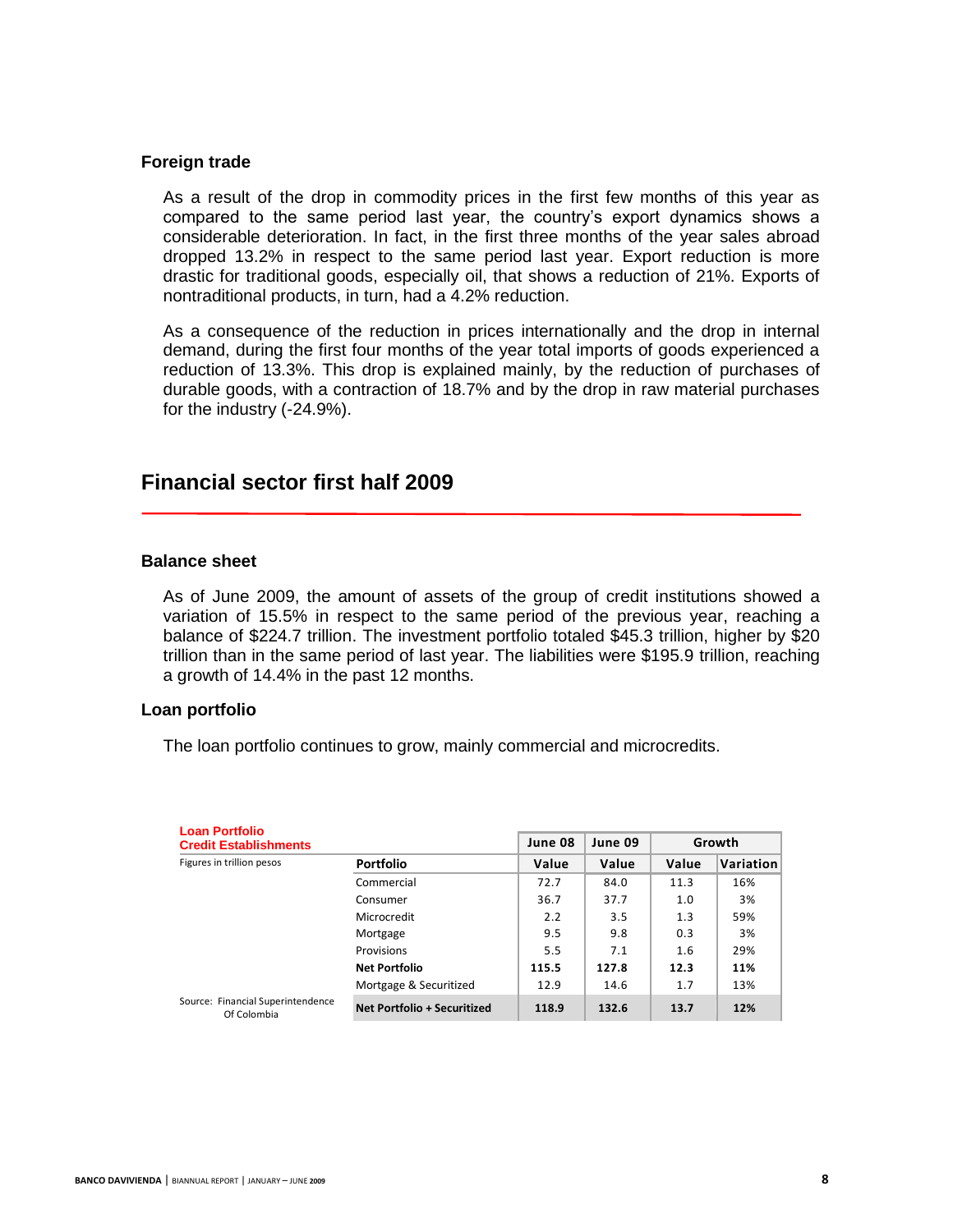As of June 2009, there had been a deterioration in the system's loan quality, increasing from 4.10% to 4.68% last year. This is due mainly to the higher deterioration in the consumer portfolio.

| Loan quality  |              |            |               |                   |                  |
|---------------|--------------|------------|---------------|-------------------|------------------|
| deterioration |              |            | December 2008 |                   | <b>June 2009</b> |
|               |              | Davivienda | System        | <b>Davivienda</b> | System           |
|               | Consumer     | 7.0%       | 7.2%          | 8.1%              | 8.1%             |
|               | Commercial   | 2.3%       | 2.7%          | 3.6%              | 3.3%             |
|               | Mortgage     | 3.2%       | 4.2%          | 2.9%              | 4.6%             |
|               | <b>Total</b> | 4.0%       | 4.1%          | 5.0%              | 4.7%             |
|               | Coverage     | 146.0%     | 117.1%        | 131.1%            | 111.3%           |

Total portfolio quality: Past due portfolio / total portfolio

#### **Borrowings from public**

The growth in borrowings was intensified in time deposits, instrument that currently represents 43% of deposits.

| <b>Total financial system borrowings</b>         |                   | <b>June 2008</b> | <b>June 2009</b> | Variation |
|--------------------------------------------------|-------------------|------------------|------------------|-----------|
| Figures in trillion pesos                        | Savings accounts  | 51.2             | 57.3             | 12%       |
|                                                  | Checking accounts | 20.4             | 23.6             | 16%       |
|                                                  | Time deposits     | 49.0             | 60.7             | 24%       |
| Source: Financial Superintendence<br>Of Colombia | <b>Total</b>      | 120.6            | 141.6            | 17%       |

#### **Equity**

As of June 2009, the equity of credit institutions amounted to \$28 trillion, \$5.5 trillion higher than the previous year.

Considering the growth of assets, the solvency ratio remained stable passing from 13.13% in June 2008 to 13.69% in the same period of 2009.

#### **Results for the period**

Credit institutions report accumulated profits as of June 2009 of \$2.69 trillion, 13% in excess to the figure reported in the same period in the previous year. Profitability on equity for the system was 22%.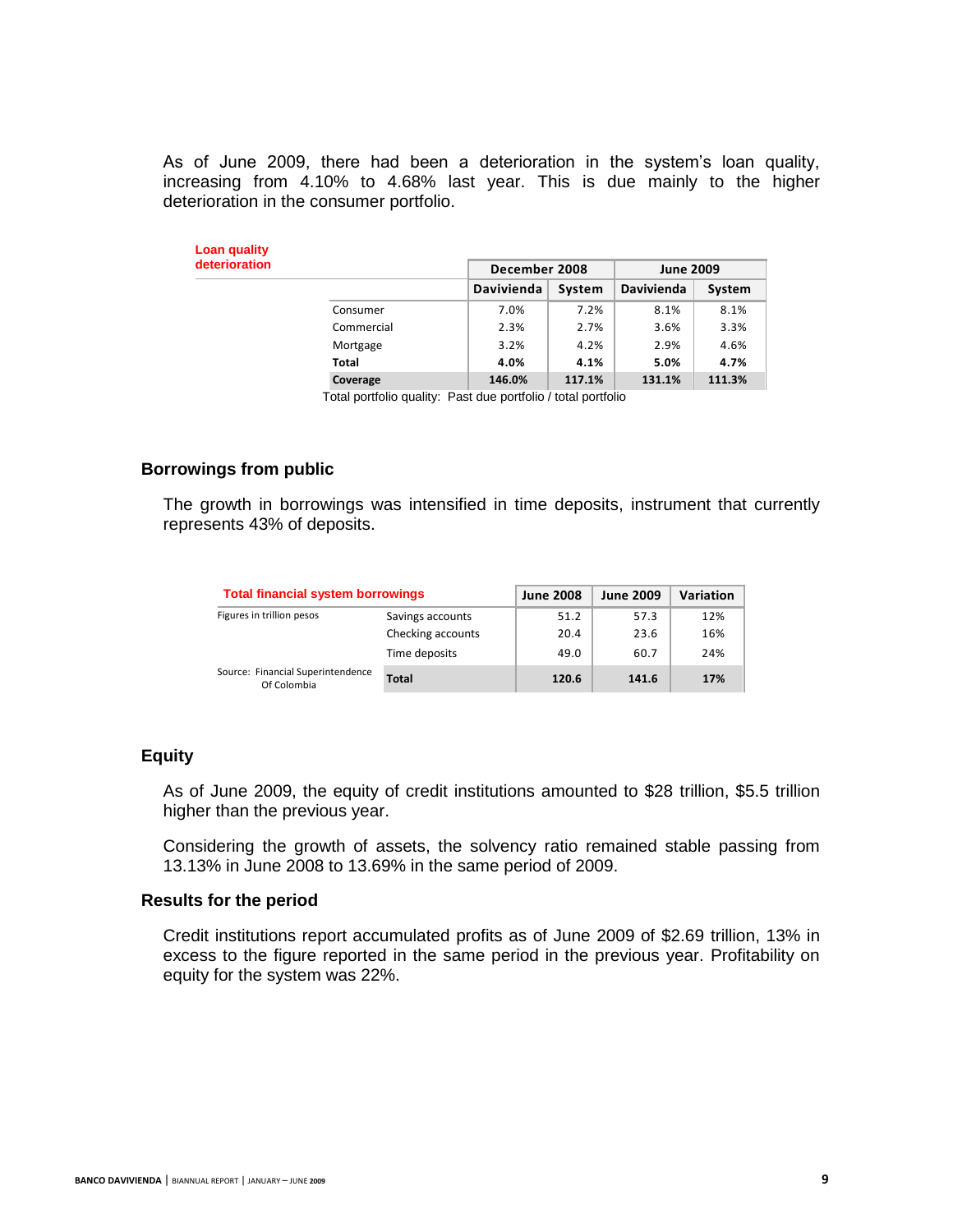# **Loans to individuals**

Originations of mortgage loans to individuals accumulated as of June 2009 showed a growth of 6% as compared to the same period of 2008.

| <b>Accumulated mortgage loan</b><br>originations |                     | Jan. – Jun.<br>2008 | Jan. – Jun.<br>2009 | Growth |
|--------------------------------------------------|---------------------|---------------------|---------------------|--------|
| Figures in billion pesos                         | <b>Individuals</b>  | 2,019               | 2,061               | 2%     |
|                                                  | <b>Subrogations</b> | 39                  | 46                  | 17%    |
|                                                  | Leasing             | 168                 | 242                 | 44%    |
| Source: Bankers' Association                     | <b>Total</b>        | 2.226               | 2,349               | 6%     |

In the period from January through June of this year, interest rate subsidies for new home purchases for up to 335 minimum legal wages was in effect only during the months of April and May. Therefore, a higher growth is expected for this segment in the rest of the year.

# **Construction licenses**

Construction licenses from January to May 2009 showed a reduction as compared to the same period in 2009, mainly licenses approved for purposes other than homes, 14%, and housing licenses, 31%.

# **Constructor loan portfolio**

Constructor loan disbursements from January to June 2009 fell 11%, passing from \$1.3 trillion to \$1.1 trillion in respect to the same period of the previous year. Gross constructor loan portfolio went from \$2.2 trillion to \$2.7 trillion for the same period.

# **Low income housing performance**

Originations of mortgage loans for low income housing to individuals increased, passing from \$616 billion accumulated as of June 2008 to \$731 billion as of June 2009, including disbursements by the National Savings Fund.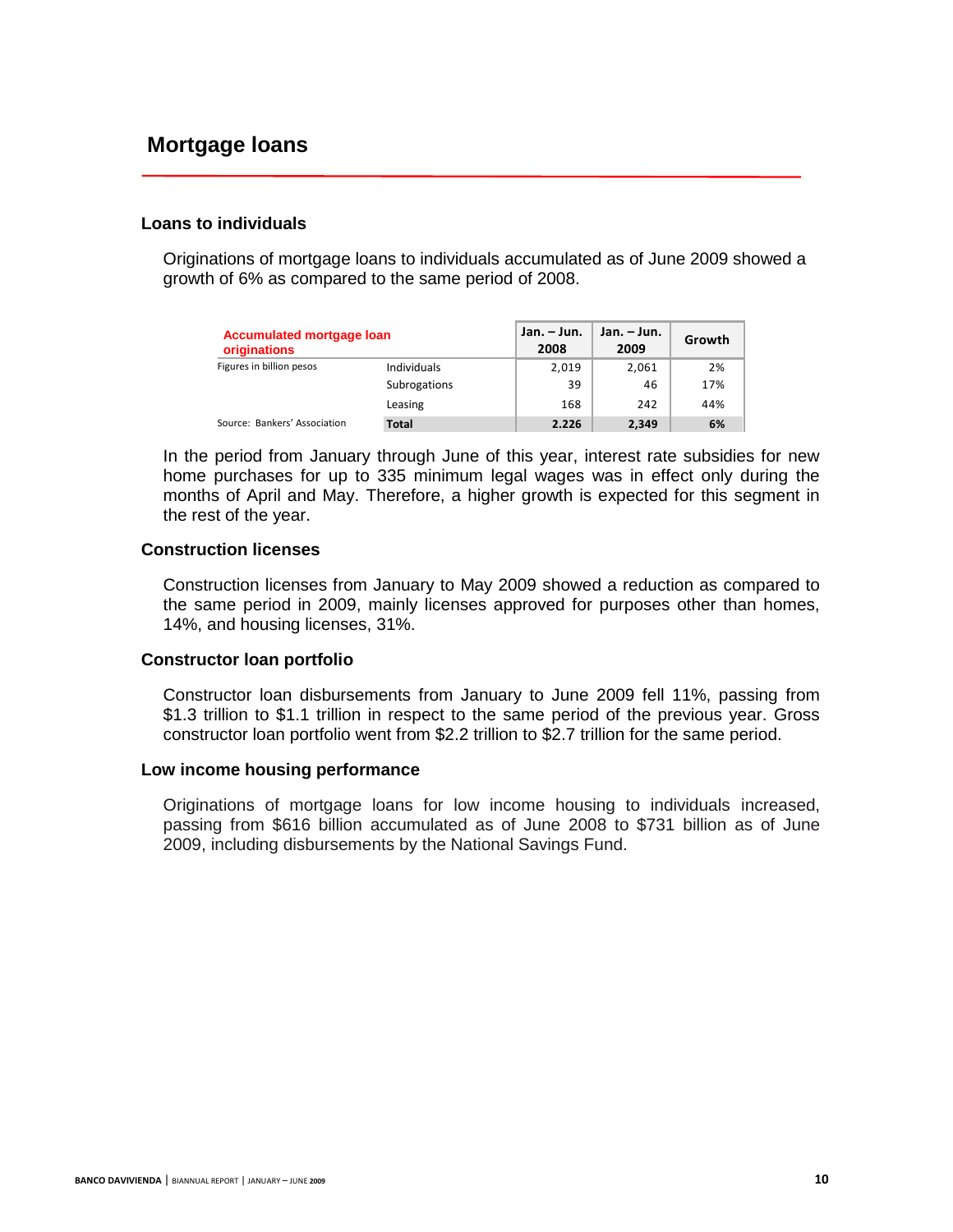# Banco Davivienda

The integration process of Davivienda-Bancafe and the affiliates is carried out satisfactorily, in accordance with the plan. The activity program for 2009 is carried out without any drawbacks and it is expected that during the second half it will continue with the integral migration of applications and data bases, image unification and office design, and the integration of international affiliates.

#### **Assets analysis and structure**

As of June 2009, the Bank's assets showed a growth of \$2.04 trillion as compared to the same month in 2008, reaching \$22.3 trillion. This growth is driven by the increase in the loan portfolio, which now represents 67% of the assets.



#### **Loan portfolio**

As of June 2009 there was a significant increase in the evolution of the loan portfolio, mainly as a result of the increase in the commercial loan portfolio given the dynamics of that sector and the use of the synergies provided by the merger with Granbanco.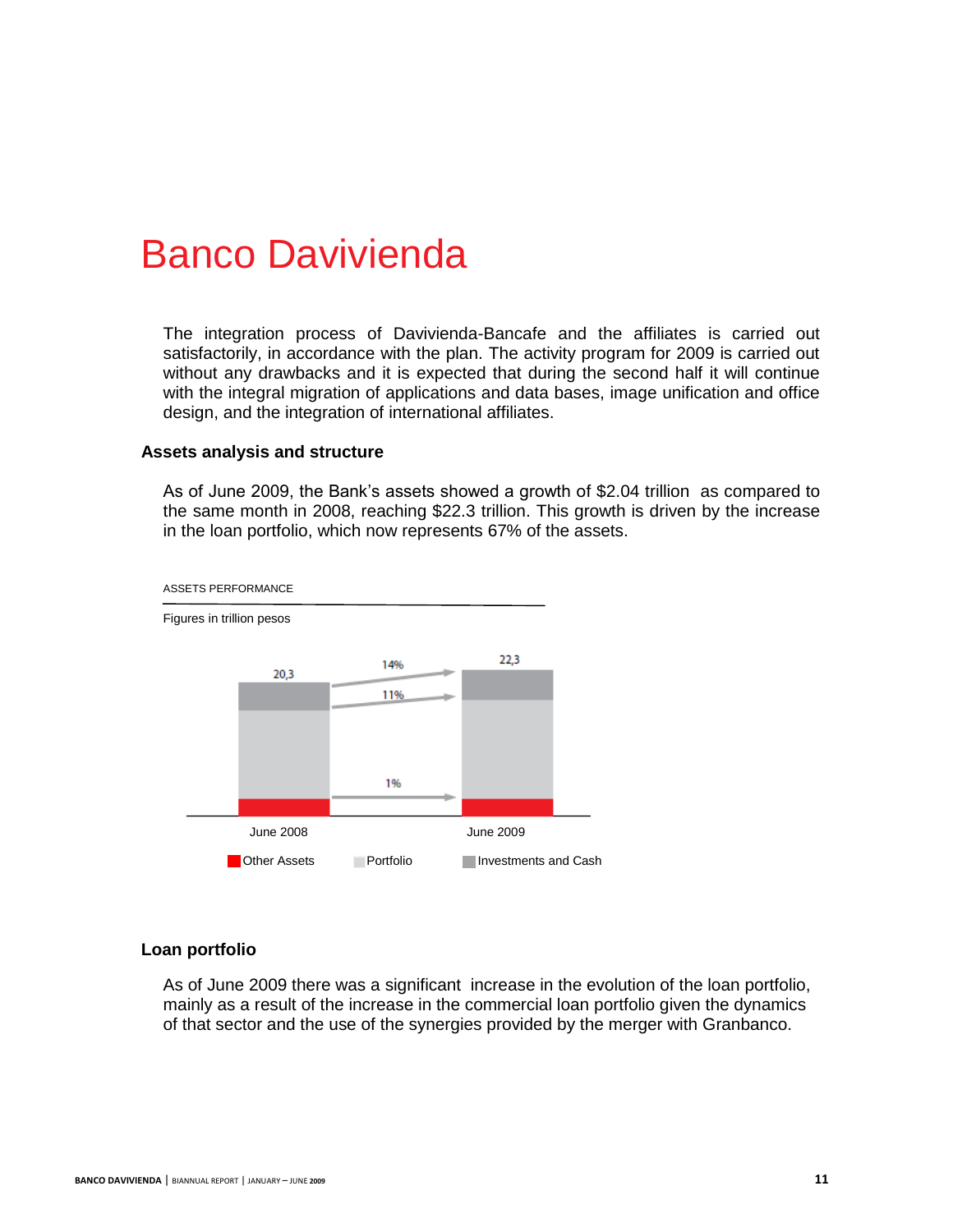| <b>Banco Davivienda</b>     |                        |                  |              |                  |              |        |
|-----------------------------|------------------------|------------------|--------------|------------------|--------------|--------|
| <b>Total loan portfolio</b> |                        | <b>June 2008</b> | <b>Share</b> | <b>June 2009</b> | <b>Share</b> | Growth |
| Figures in billion pesos    | Mortgage & leasing     | 2,700            | 19%          | 2,750            | 17%          | 2%     |
|                             | Commercial             | 6,474            | 45%          | 7,853            | 49%          | 21%    |
|                             | Credit cards           | 1,536            | 11%          | 1,453            | 9%           | $-5%$  |
|                             | Vehicles               | 618              | 4%           | 649              | 4%           | 5%     |
|                             | Other personal credits | 2,918            | 20%          | 3,312            | 21%          | 13%    |
|                             | <b>Total</b>           | 14,245           | 100%         | 16,016           | 100%         | 12%    |

Similarly to the system's results, Davivienda's loan portfolio quality indicators have shown a slight deterioration in the year, although the coverage continues to be above the sector's average.

| <b>Banco Davivienda</b>                                                    |            | <b>Quality Indicators</b> |        | <b>Coverage Indicators</b> |        |
|----------------------------------------------------------------------------|------------|---------------------------|--------|----------------------------|--------|
| Past due receivables indicators June 2009                                  |            | Davivienda                | System | <b>Davivienda</b>          | System |
|                                                                            | Commercial | 3.6%                      | 3.3%   | 123.1%                     | 129.7% |
| Quality indicator:<br>Past due receivables (over 31 days) / Total Consumer |            | 8.1%                      | 8.1%   | 128.1%                     | 95.8%  |
| Coverage indicator:<br>Provisions / Past due receivable                    | Mortgage   | 2.9%                      | 4.6%   | 105.8%                     | 76.0%  |
| (over 31 days)                                                             | Total      | 5.0%                      | 4.7%   | 131.1%                     | 111.3% |

# **Liabilities analysis and structure**

As of June 2009, the Bank's liabilities showed a growth of \$1.60 trillion in respect to those shown as of the same date in 2008.

As compared to the same month in 2008, reaching \$22.3 trillion. This growth is driven by the increase in the loan portfolio, which now represents 67% of the assets.

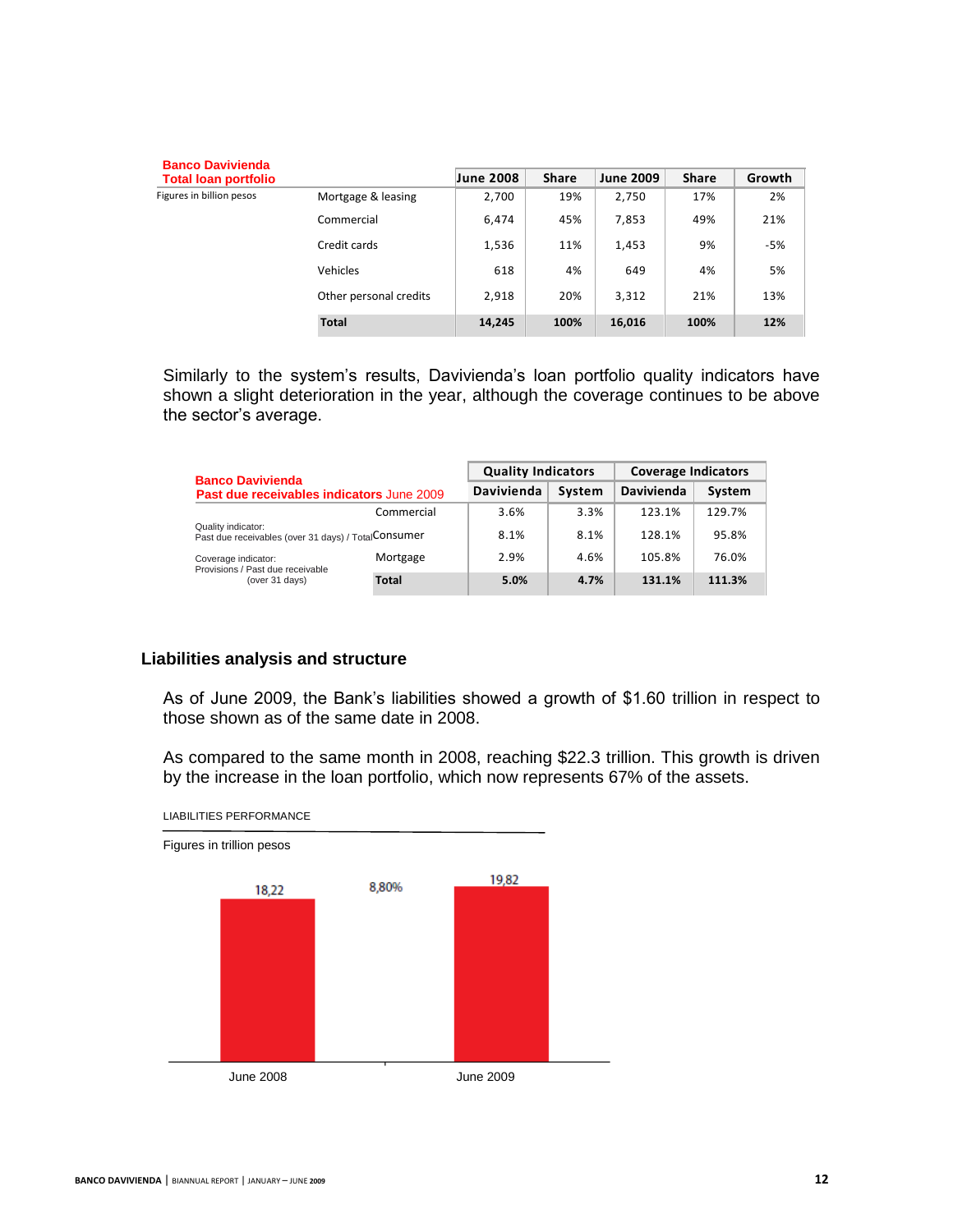#### **Borrowings from the public**

The Bank's traditional borrowing instrument that showed the highest growth in the past 12 months was time deposits with 13%; also outstanding is the growth in bond issues. During the first quarter Davivienda carried out the first part of the global issue program of \$1 trillion; that portion corresponded to \$550 billion and for this fraction there was a demand of \$1.26 trillion.

| <b>Banco Davivienda</b>      |                   |                  |              |                  |              |        |
|------------------------------|-------------------|------------------|--------------|------------------|--------------|--------|
| <b>Borrowing instruments</b> |                   | <b>June 2008</b> | <b>Share</b> | <b>June 2009</b> | <b>Share</b> | Growth |
| Figures in billion pesos     | Savings accounts  | 7,022            | 47%          | 7,206            | 42%          | 3%     |
|                              | Checking accounts | 2,054            | 14%          | 2,197            | 13%          | 7%     |
|                              | Time deposits     | 5,190            | 35%          | 5,853            | 34%          | 13%    |
|                              | <b>Bonds</b>      | 686              | 5%           | 1,758            | 10%          | 159%   |
|                              | <b>Total</b>      | 14,952           | 100%         | 17,014           | 100%         | 14%    |

#### **Equity structure**

The Bank's equity closed as of June 2009 at \$2.48 trillion, \$441 billion over the amount as of June 2008.

As of June 2009 the qualifying capital amounted to \$2.5 trillion, while assets weighted by risk level were \$18.4 trillion. Jointly, these two figures indicate a Bank´s solvency ratio (qualifying capital / assets weighted by risk) of 12.74%.

#### **Income statement**

The results as of June 2009 amounted to \$224,266 million. These represent an increase of 11.3% in respect to the results of the year 2008.

| <b>Banco Davivienda</b>  |                           |                  |                  |         | Growth     |  |
|--------------------------|---------------------------|------------------|------------------|---------|------------|--|
| <b>Major figures</b>     |                           | <b>June 2008</b> | <b>June 2009</b> | Value   | Percentage |  |
| Figures in million pesos | <b>Financial revenues</b> | 1,244,572        | 1,446,795        | 202,223 | 16.2%      |  |
|                          | Financial expenses        | 474.169          | 538,841          | 64.672  | 13.6%      |  |
|                          | Intermediation profit     | 770.403          | 907,954          | 137,550 | 17.9%      |  |
|                          | Operating expenses        | 501,832          | 530,234          | 28,402  | 5.7%       |  |
|                          | Income from services      | 304.221          | 311,917          | 7.695   | 2.5%       |  |
|                          | <b>Operating profit</b>   | 572.793          | 689,636          | 116,843 | 20.4%      |  |
|                          | <b>Bonds</b>              | 371.340          | 465,370          | 94.030  | 25.3%      |  |
|                          | <b>Net profit</b>         | 201.453          | 224.266          | 22,814  | 11.3%      |  |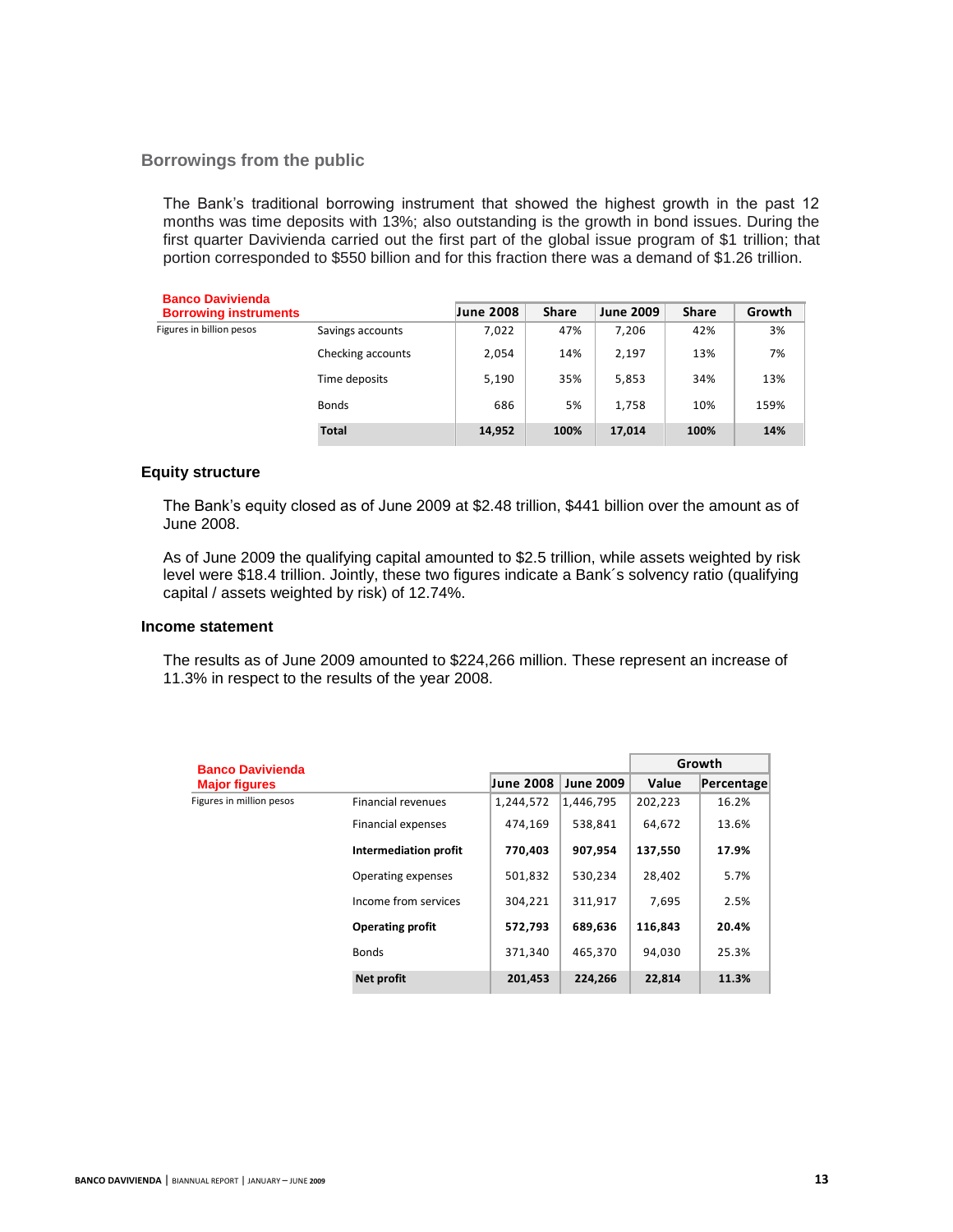# **Affiliates' performance**

# **Bancafe Panama**

During the first half of year 2009, there was a growth of 31% in assets and of 25.5% in profits.

|                                 |                |                  |                  |       | Growth    |
|---------------------------------|----------------|------------------|------------------|-------|-----------|
| <b>Bancafe Panama</b>           |                | <b>June 2008</b> | <b>June 2009</b> | Value | Variation |
| Figures in million U.S. dollars | Assets         | 325.0            | 425.3            | 100.3 | 30.9      |
|                                 | Liabilities    | 272.6            | 363.9            | 91.4  | 33.5      |
|                                 | Equity         | 52.4             | 61.4             | 8.9   | 17.1      |
|                                 | <b>Profits</b> | 4.3              | 5.4              | 1.1   | 25.5      |

# **Bancafe Internacional**

During the first half of the year the Bank submitted to the Financial Superintendence of Colombia an application to convert its Miami affiliate (up to that time an Edge Act Corporation) into a Branch, as a prior step to submit that same application to the Federal Reserve Bank of the United States. This will permit to increase the affiliate´s level of activity in the future.

|                                 |                | Growth           |                  |        |           |
|---------------------------------|----------------|------------------|------------------|--------|-----------|
| <b>Bancafe Internacional</b>    |                | <b>June 2008</b> | <b>June 2009</b> | Value  | Variation |
| Figures in million U.S. dollars | Assets         | 125.8            | 123.9            | $-1.9$ | $-1.5%$   |
|                                 | Liabilities    | 113.5            | 111.8            | $-1.7$ | $-1.5%$   |
|                                 | Equity         | 12.4             | 12.1             | $-0.3$ | $-2.1%$   |
|                                 | <b>Profits</b> | 0.0              | $-0.2$           | $-0.2$ |           |

# **Confinanciera**

During the first half of 2009 there was a change in the country's vehicle market tendency, with lower growth of financing for purchase of vehicles and high delinquency levels. Even so, the entity continued showing great strength in the generation of productive assets, notwithstanding the difficulties faced by the cargo and passenger vehicle segments.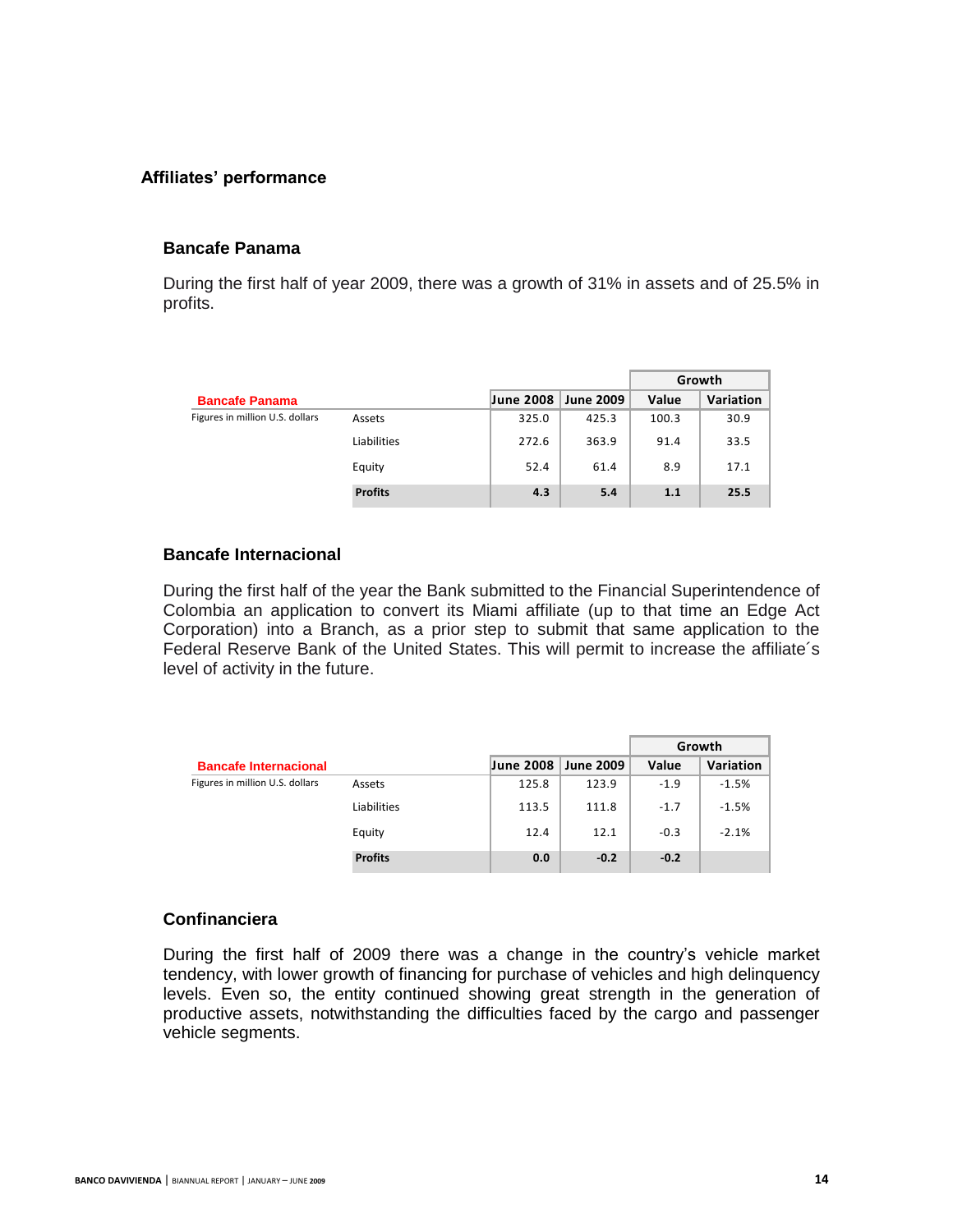|                          |                |                  |                  |           | Growth    |
|--------------------------|----------------|------------------|------------------|-----------|-----------|
| <b>Confinanciera</b>     |                | <b>June 2008</b> | <b>June 2009</b> | Value     | Variation |
| Figures in million pesos | Assets         | 440.458          | 433,407          | $-7.052$  | $-1.60%$  |
|                          | Liabilities    | 392,033          | 374.194          | $-17,839$ | $-4.55%$  |
|                          | Equity         | 48,426           | 59,213           | 10,787    | 22.28%    |
|                          | <b>Profits</b> | 3,570            | 5,219            | 1,649     | 46.19%    |

# **Fiduciaria Davivienda**

During the first half of 2009 its profits grew 57%. The return on the initial equity was 30.9% and the return on assets was 19%.

| <b>Fiduciaria</b><br><b>Davivienda</b> |                |                  |                  | Growth    |           |
|----------------------------------------|----------------|------------------|------------------|-----------|-----------|
|                                        |                | <b>June 2008</b> | <b>June 2009</b> | Value     | Variation |
| Figures in million pesos               | Assets         | 51,860           | 44,085           | $-7,775$  | $-15.0%$  |
|                                        | Liabilities    | 20,204           | 5,113            | $-15,090$ | $-74.7%$  |
|                                        | Equity         | 31,656           | 38,971           | 7,315     | 23.1%     |
|                                        | <b>Profits</b> | 4,017            | 6,300            | 2,283     | 56.8%     |

The assets in trust grew 33.2%; most of them, 30%, are represented by investment trusts: Fideicomiso Superior and collective portfolios with pact of permanence. Worth mentioning is the modality of Dafuturo, with a growth of 18% as of June 2009 as compared to the same period in 2008.

# **Fiducafe**

In the first part of the year, the total business administered directly by the Fiduciaria amounted to \$5.6 trillion, with a variation of 31.87%. Of the total business, pension trusts had a share of 77.6%, followed by administration and payment trusts with 11.9% and guarantee with payment sources with 2.4%. The Open Collective Portfolio Rentacafe, showed an ending balance of \$712,116 million.

|                          |                |                  |                  |          | Growth           |
|--------------------------|----------------|------------------|------------------|----------|------------------|
| <b>Fiducafe</b>          |                | <b>June 2008</b> | <b>June 2009</b> | Value    | <b>Variation</b> |
| Figures in million pesos | Assets         | 54,895           | 63.640           | 8.745    | 15.93%           |
|                          | Liabilities    | 11,941           | 8,708            | $-3,233$ | $-27.08%$        |
|                          | Equity         | 42,954           | 54.932           | 11,978   | 27,89%           |
|                          | <b>Profits</b> | 4,742            | 11,115           | 6,373    | 134,40%          |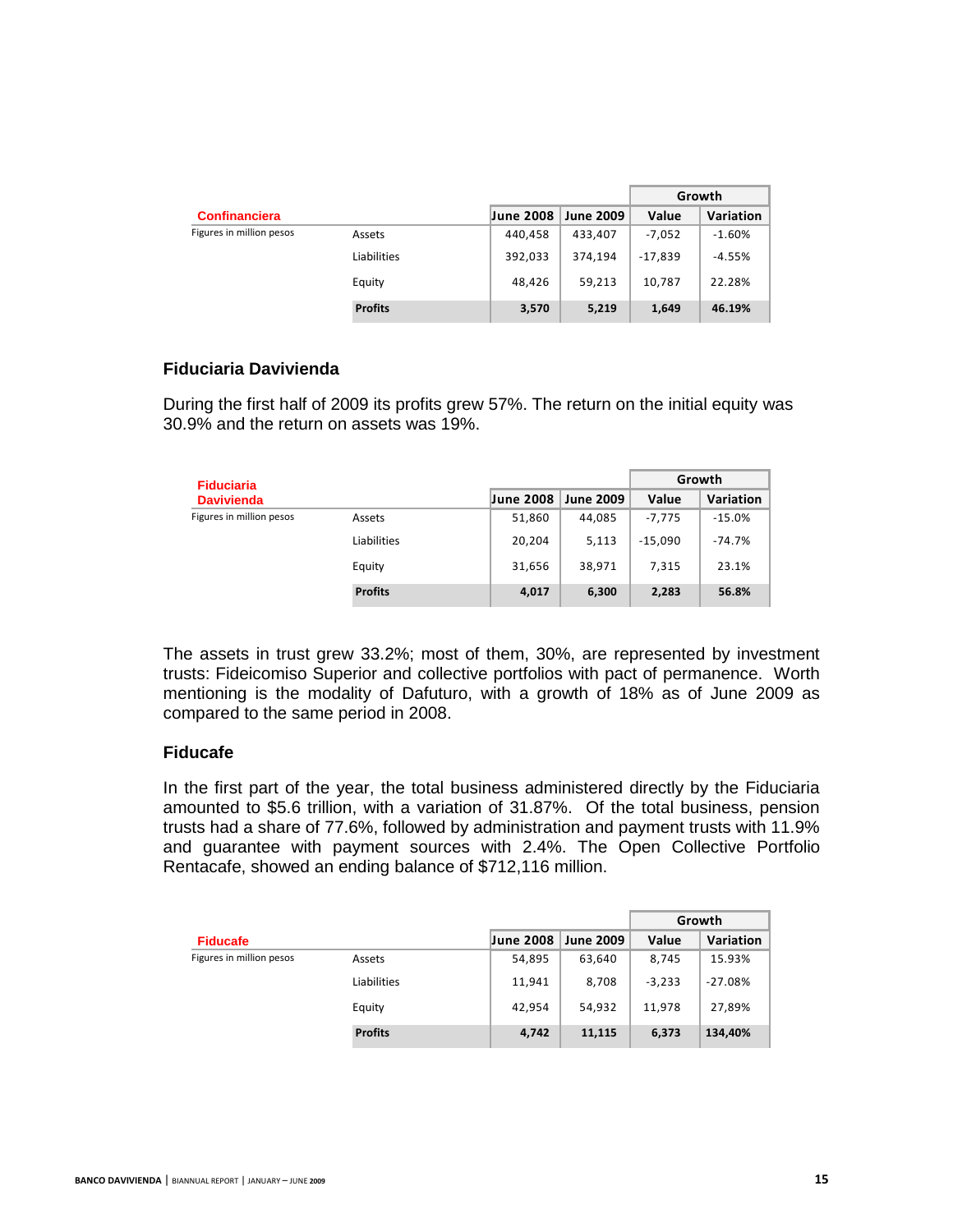#### **Davivalores**

During the first half of 2009, profits decreased 15%. This drop is the results of an income reduction as compared to the previous year, mainly by the reduction in the commissions obtained by primary placements.

|                          |                |                  |                  |        | Growth    |
|--------------------------|----------------|------------------|------------------|--------|-----------|
| <b>Davivalores</b>       |                | <b>June 2008</b> | <b>June 2009</b> | Value  | Variation |
| Figures in million pesos | Assets         | 7,258            | 9,311            | 2,052  | 28.3%     |
|                          | Liabilities    | 489              | 682              | 193    | 39.4%     |
|                          | Equity         | 6,759            | 8,629            | 1,860  | 27.5%     |
|                          | <b>Profits</b> | 987              | 838              | $-149$ | $-15.1%$  |

#### **Risk analysis**

The risk management and administration at Banco Davivienda and the Bolivar Group is carried out through a strategy of synergy between the companies, consolidating a risk area for all companies which optimizes the technological academic resources for the development of measurement, analysis and control tools of the risks assumed. In Note 32 to the Financial Statements are included the detailed indicators for each of them.

#### **Credit Risk Administration System (SARC)**

The Bank has continued working in an adjustment process of the expected loss estimation models. A summary of these models is found in Note 32 to the Financial Statements. The provisions of Davivienda loan portfolio amounted to \$1 trillion at the closing of June 2009.

#### **Market risk**

Treasury performs in accordance with the guidelines and strategies defined by the Board of Director and the Financial and Investment Risk Committee. The control of value creation of the different lines of business and/or portfolios is exercised by the Financial Risk Area as well as the identification, measurement and monitoring of the market risk. As of June 2009 the statutory risk value, calculated as per the methodology described in chapter XXI of the Basic, Accounting and Financial Circular (External Circular 100) from the Financial Superintendence of Colombia was of US \$114 million. The summary of the internal model used to calculate the value at risk is found in Note 32 to the Financial Statements, as well as the major results of the standard methodology.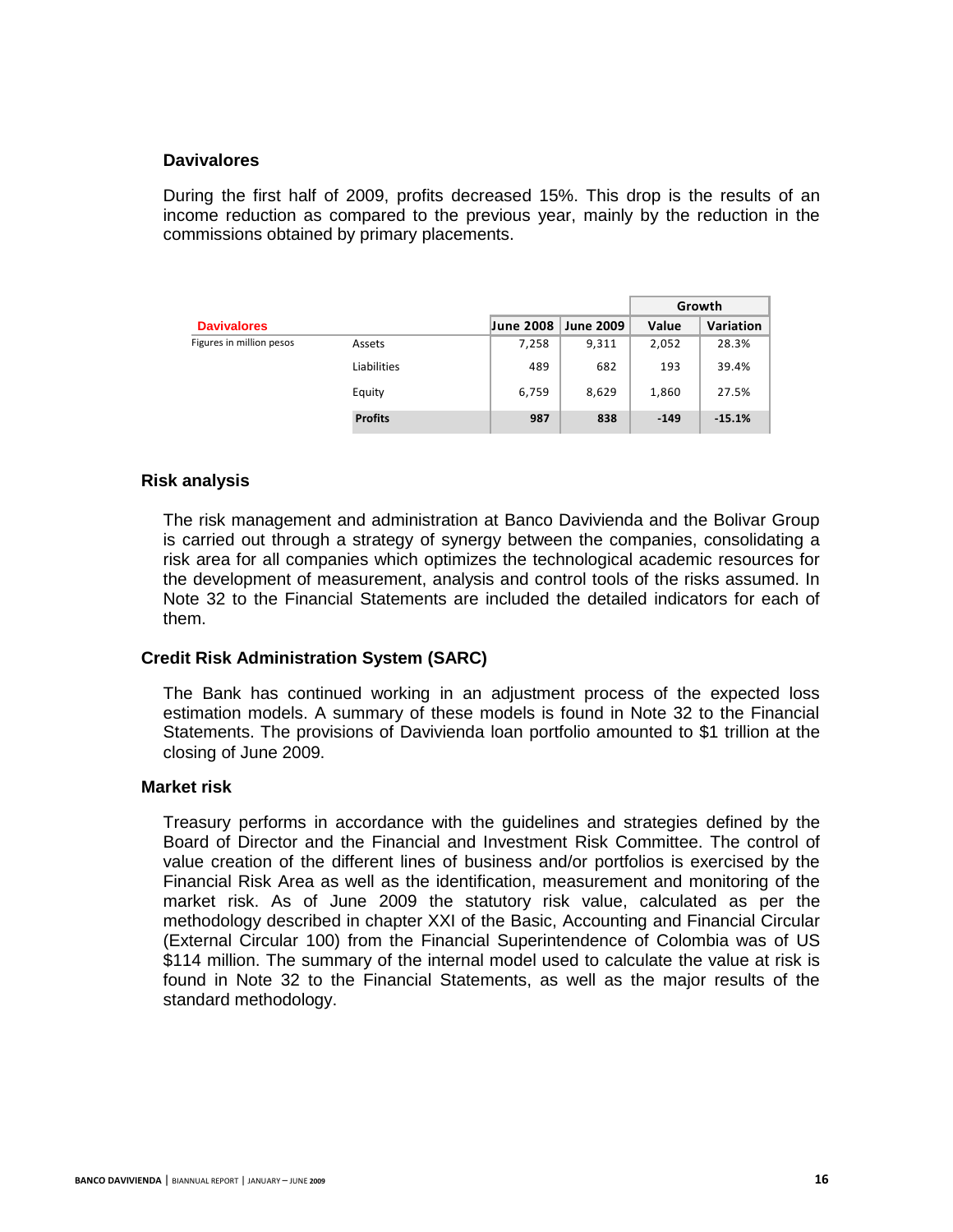# **Liquidity risk**

For measuring the liquidity risk the guidelines established in Chapter VI of the Basic, Accounting and Financial Circular (External Circular 100 of 1995) issued by the Financial Superintendence of Colombia are applied, which establish the criteria and procedures for the evaluation and management of liquidity risks and asset and liability management (ALM). Additionally, the Bank is developing the tools necessary to comply with the requirements set forth in External Circular 016 of May 2008, which defines the guidelines of the Liquidity Risk Administration System (SARL, for its initials in Spanish).

# **Operational Risk Administration System (SARO)**

Pursuant to External Circulars 048 and 049 of 2006 from the Financial Superintendence of Colombia, Davivienda established the Operational Risk Administration System (SARO, for its initials in Spanish), which will permit to strengthen the institution and reduce operating losses. Note 32 to the Financial Statements includes the detail of the SARO implementation.

Davivienda meets the minimum security and quality requirements of Circular 052 of 2007 from the Financial Superintendence of Colombia, which are explained in Note 33 to the Financial Statements.

# **Administrative aspects**

#### **Internal control**

Currently Davivienda applies control rules to its operations and Auditing is in charge of studying the security procedures, making sure that said procedures are updated and fulfilled.

#### **Audit Committee**

In the 2009 year to date, the Audit Committee has complied with the rules of the Financial Superintendence and the Audit Committee Regulations adopted by the Bank's Board of Directors, verifying the performance of the procedures carried out by the Administration on subjects related to the disclosure of financial information and to the adequate operation of the internal control, through the analysis of the reports submitted by Auditing and the Statutory Auditors, as well as the special fulfillment of the rules on Prevention of Money Laundering based on the information from the Compliance officer and making a follow up to the communications from the Financial Superintendence of Colombia.

As of June 30, 2009, the Audit Committee considers that there is an adequate and satisfactory internal control; consequently, there are no deficiencies that affect the normal course of activities performed within the Bank and which could affect the transparency of the financial information.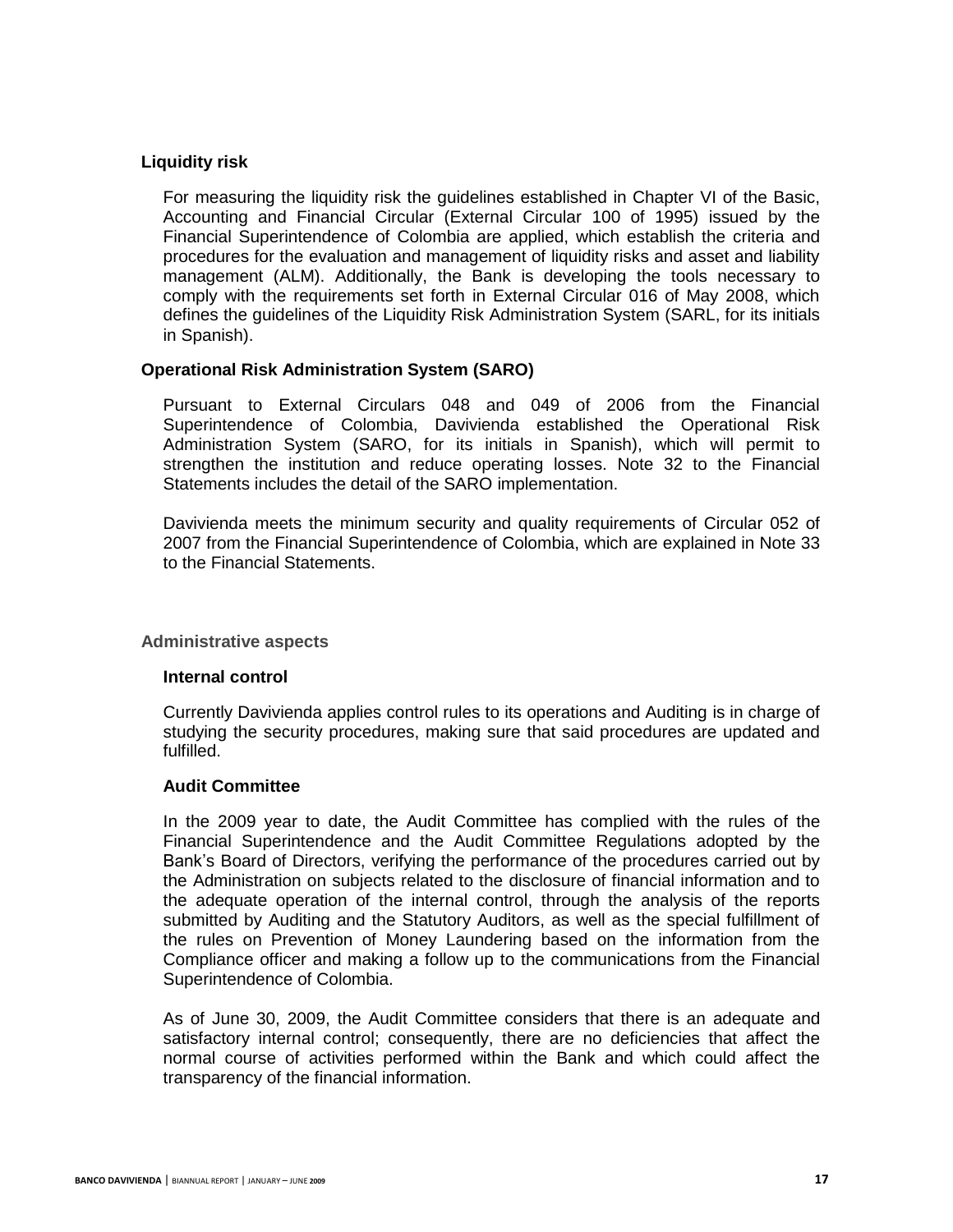# **Money Laundering and Terrorism Financing Risk Administration System (SARLAFT)**

Pursuant to the provisions of External Circular 026 of June 2008 from the Financial Superintendence of Colombia, the Bank has implemented a Money Laundering and Terrorism Financing Risk Administration System (SARLAFT, for its initials in Spanish) in order to prevent being used to give the appearance of legality to assets originating in illegal activities.

This system is supported on an organizational culture, policies and procedures that are known to and applicable by the entire organization and that collect the Colombian regulatory framework, as well as the recommendations and international best practices on this subject, mainly those of the Financial Action Task Force "FATF".

The procedures and rules of conduct on the application of all control mechanisms and instruments are integrated in the SARLAFT Manual and Code of Conduct, which is known by and accessible to all officers of the Bank.

The Bank periodically holds training programs for its officers, seeking to create awareness and commitment in each of them. In addition, it exercises the controls on the fulfillment of the rules and procedures that rule the subject of prevention of money laundering and financing of terrorism.

#### **Legal situation**

The Bank currently does not have any processes against it that would affect its solvency situation or stability. The most important processes are listed in Note 19 of the Financial Statements.

# **Administrative situation**

As of June 2009 the Bank has 8,775 employment positions under an indefinite term agreement, 54 at fixed term, 300 in training and 127 part time employees, for a total of 9,256.

# **Intellectual property and copyrights**

Davivienda has established internally awareness programs to its employees, in order to achieve, through self-regulation, the compliance with the Intellectual Property and Copyrights rules. Additionally, these programs are reinforced by periodical Audit visits to the different areas of the Bank, in order to evaluate, among others, this issue.

# **Operations with partners and administrators**

The operations carried out by Banco Davivienda with its partners and administrators conform to the entity's general policies. These operations are detailed in Note 31 to the Financial Statements.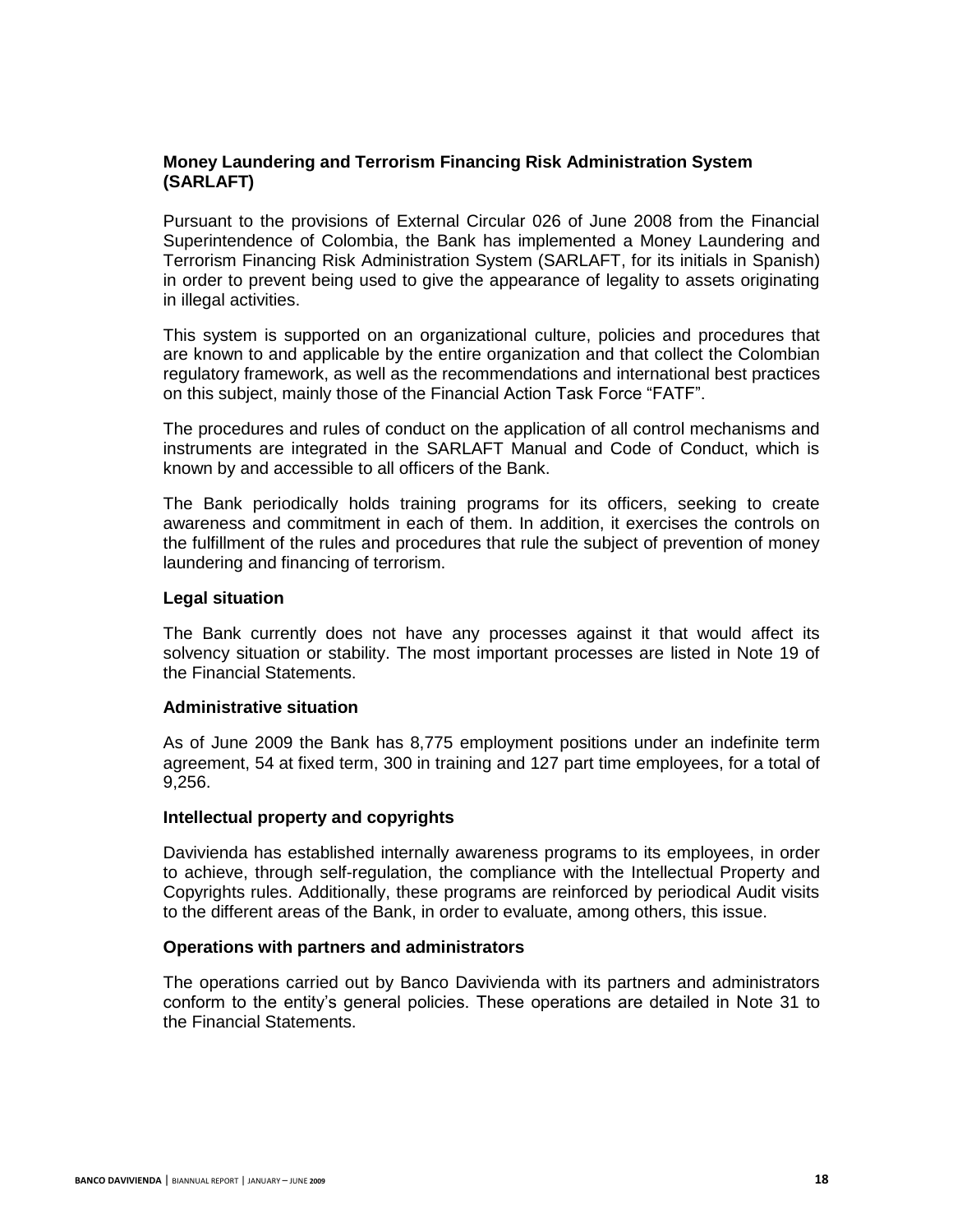Credits and deposits with related parties (shareholders, Board members and advisors, administrators and other related parties) amount to \$212,576 and \$270,935 million, respectively.

For attendance to the Board of Directors meetings, fees and commissions were paid to its members and advisors for \$278 million.

#### **Intensity of business group relations**

Traditionally Banco Davivienda maintains business relations with companies of the same group, seeking a greater joint efficiency through the specialization of each company in those tasks in which they have competitive advantages.

Following is a summary of the major operations with related parties as of June 30, 2009, the detail of which is shown in Note 31 to the Financial Statements:

| Figures in million pesos | Assets      | 374,828 |
|--------------------------|-------------|---------|
|                          | Liabilities | 455,594 |
|                          | Income      | 43,317  |
|                          | Expenses    | 31,044  |

There were no significant operations completed during the period ended on June 30, 2009 between Banco Davivienda and other entities by influence or in the interest of Sociedades Bolivar S.A., or between Sociedades Bolivar S.A. and other entities in the interest of Davivienda.

There were no major decisions made by Banco Davivienda or not made by influence or in the interest of Sociedades Bolivar S.A., or decisions made or not made by Sociedades Bolivar S.A. in the interest the Bank.

#### **Expenses for company directors**

Disbursements made to directors amount to \$3,263 million.

#### **Expenses for advisors or managers retained**

Disbursements to advisors and managers are listed below:

| Figures in million pesos | Board of Directors Fees | 158   |
|--------------------------|-------------------------|-------|
|                          | Other fees              | 6.084 |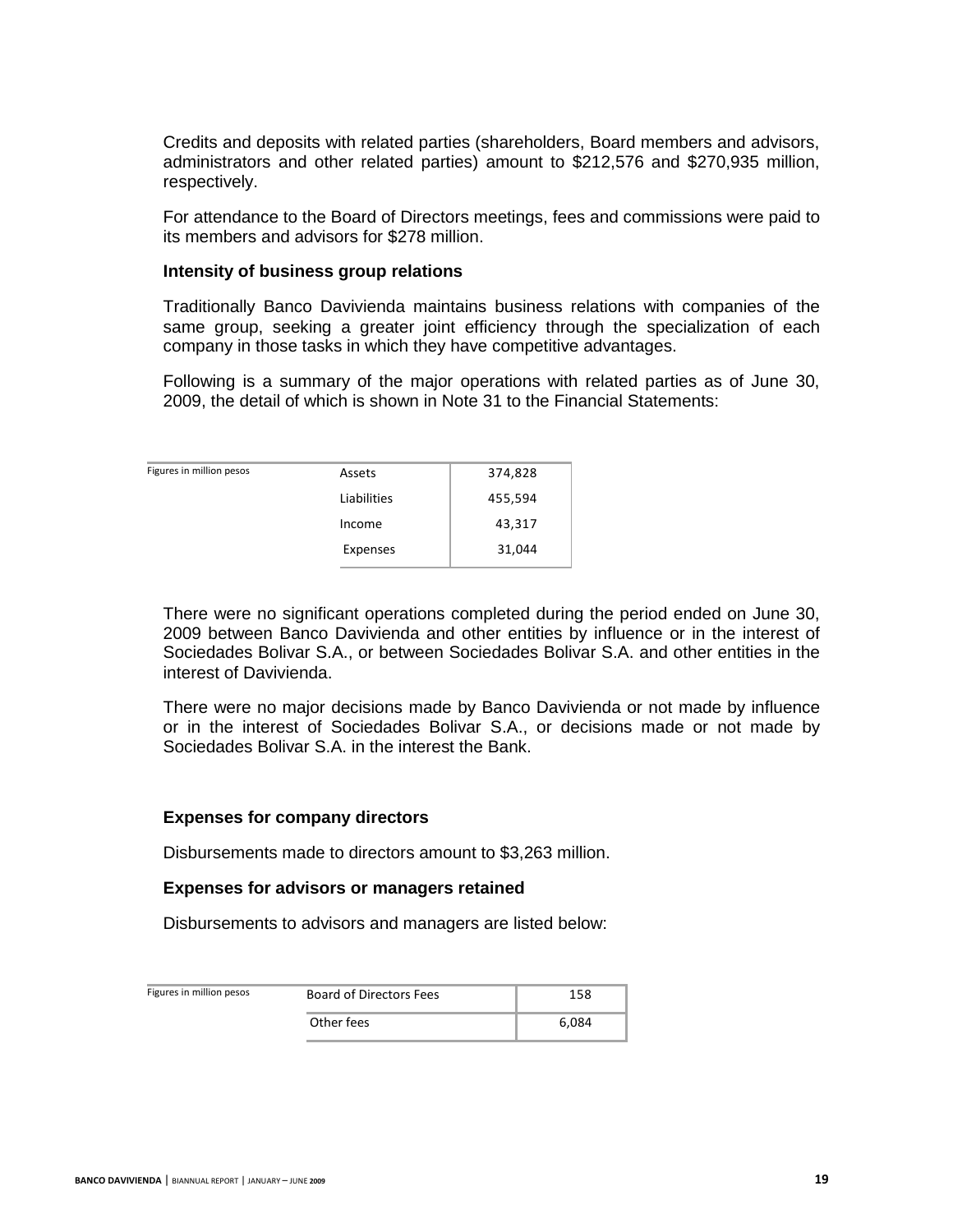# **Donations**

During the first half of 2009 donations were made for \$813 million.

# **Advertising and public relations expenses**

Advertising expenses amount to \$21,952 million and public relations expenses to \$725 million.

# **Goods held abroad**

Money and other goods of the company held abroad amount to \$105,772 million and obligations in foreign currency to \$1,091,817 million.

# **National and/or foreign investments**

The detail of investments is disclosed in Note 5 to the Financial Statements. These amount to \$285,237 million, as follows:

| Figures in million pesos | National investments      | 200,061 |
|--------------------------|---------------------------|---------|
|                          | International investments | 85.176  |

# **Predictable evolution of Banco Davivienda**

In 2009 it is expected to continue to merger process of the Bancafe and Davivienda networks, without affecting the customers of either entity, providing benefits to them and rendering additional services. It is expected to complete the migration of the customers and applications and continue with the change of image of the Bancafe network offices.

# **Major events occurred after closing of period**

In July 2009 the second part of the program of issue of ordinary bonds for \$1 trillion took place. This part corresponded to \$450 billion.

In the process of homologation of ratings and due to the acquisition of Duff & Phelps by Fitch International, the rating company Fitch Ratings gave Banco Davivienda ratings of F1+ for short term and AA for long term. As stated by said entity, this rating is not due to changes in the financial situation or credit quality of Banco Davivienda, but to changes in rating methodologies.